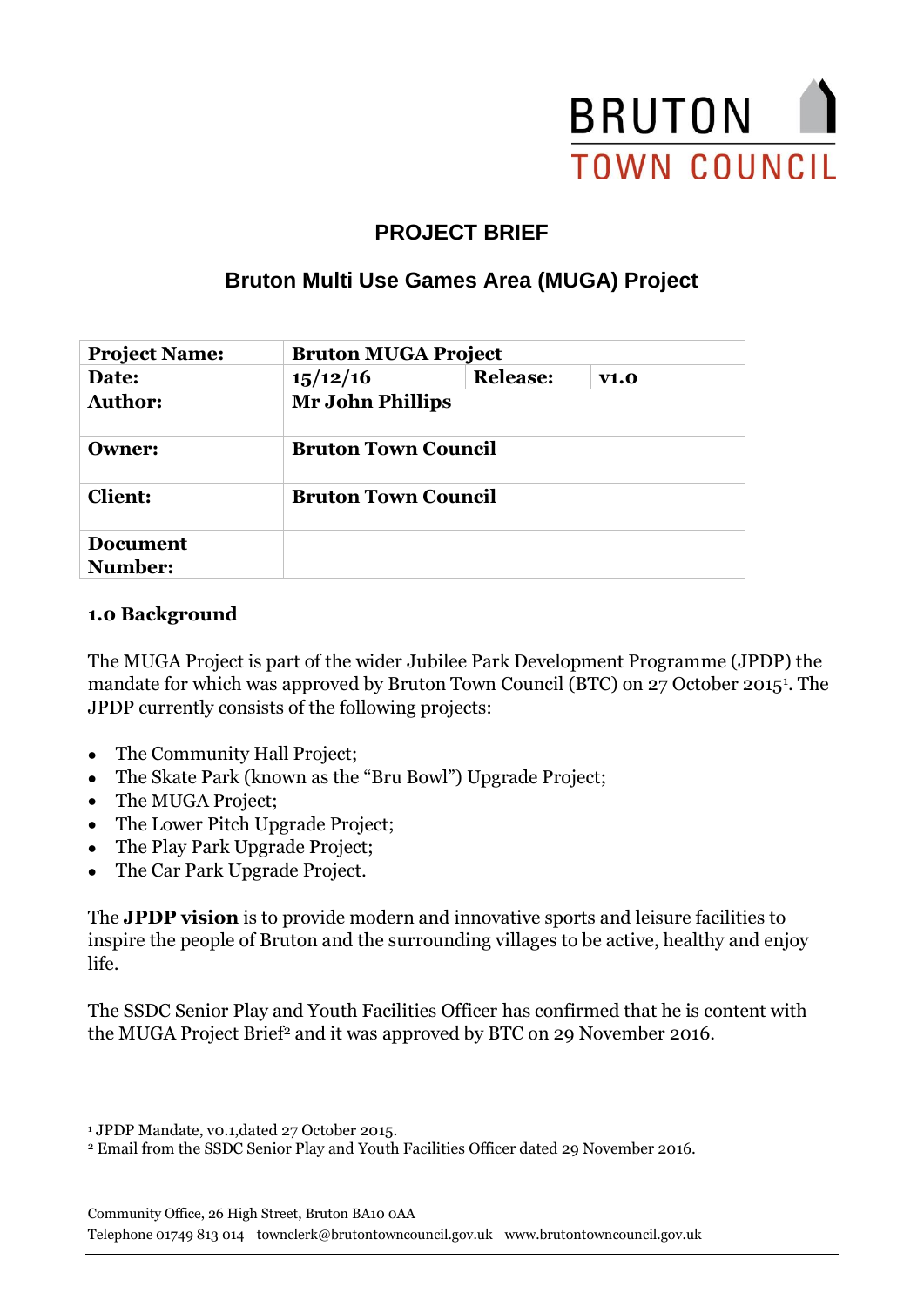

### **2.0 Project Definition**

**2.1 Project aim**. The aim of the MUGA project is to provide an all-weather floodlit and fenced games area for a variety of sporting activities.

### **2.2 Project objectives.**

- Provide a free open access facility that encourages the people of Bruton and surrounding areas to participate in sport and leisure activities. Including a facility for disabled access.
- Enable Bruton United Football Club to train in the evenings and in all-weather conditions during the winter periods.
- Provide the Netball club a facility to host home matches, tournaments and a suitable facility to train.
- Provide a facility to play 5 aside football.
- Provide a facility to play tennis.
- Provide a facility to play basketball.

**2.3 Project scope and exclusions.** The Project will encompass community engagement, design, a costing process, a mobilisation and then execution phase.

### **2.4 Outline project deliverables and/or desired outcomes.**

- The MUGA design should be in accordance with EN15312, the standard for free access multi-sports equipment.
- The floodlight system for the MUGA should be to a SSDC approved and accredited standard and "fitted for" future utility for the Bru Bowl.
- The fencing system for the MUGA must be a product that has a test certificate from an independent test house such as British Standards that confirms the product adheres to EN15312.
- Increase sport and leisure opportunities.
- Increase activities for young people.
- Improved sport and leisure facilities for the disabled.
- Improved access to healthy lifestyle services.
- Promotion of Bruton as an attractive and welcoming town to visit.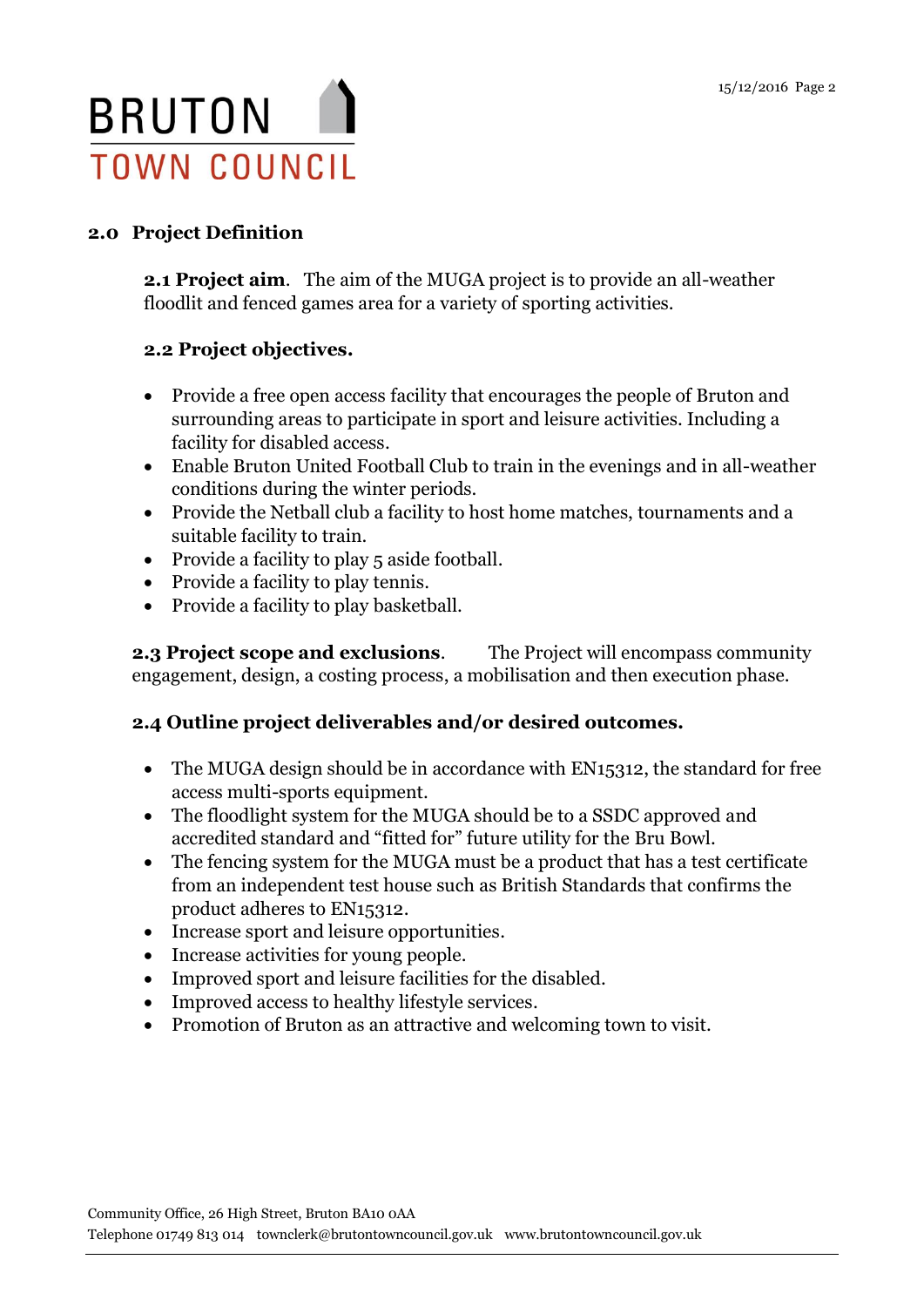

### **2.5 Constraints and assumptions.**

- The MUGA must not interfere with or prevent the development of other projects within the wider Jubilee Park Development Programme. Known constraints and assumptions are:
	- o The footprint of the MUGA must not prevent the upgrade of the skate park in the future.
	- o BUFC must be able to continue to train and play matches on the lower pitches during the construction of the MUGA.
	- o The MUGA floodlight design will take into account the requirement to support the future lighting of the upgraded skate park.
- The minimum dimensions for the MUGA are to be 120ft (36.6m) x 70ft (21.35m) to enable official netball competitions to take place.
- The MUGA design will resolve the incompatibility between netball and a basketball backboard.
- It is assumed that planning permission will be required and the lead BTC Councillor will conduct pre-planning application consultation with the identified planning officer.
- The extension of the Jubilee Park Lease past 2031 is being managed by the JPDP Programme Board.
- The Visitors of Sexey's Hospital will be briefed and kept informed by the JPDP Programme Board.
- Detailed costs will not be known until responses have received from contractors which on current timelines is assumed to be 28 February 2017. SSDC advice<sup>3</sup> is to assume a cost of £80,000.
- Funding sources have yet to be confirmed but SSDC have advised<sup>4</sup> that this project is affordable.
- There is insufficient capacity and capability within SSDC and BTC to conduct the day to day management of the MUGA Project, and therefore the services of a professional project manager will be required. The funding for these services must be included within the overall project costs.
- The SSDC Equalities Officer will facilitate the conduct of an independent access audit via the Service Level Agreement (SLA) between SSDC and "Access for All"5.

Community Office, 26 High Street, Bruton BA10 0AA

Telephone 01749 813 014 townclerk@brutontowncouncil.gov.uk www.brutontowncouncil.gov.uk

<sup>-</sup><sup>3</sup> BTC meeting with SSDC Senior Play and Youth Facilities Officer dated 17 October 2016.

<sup>4</sup> BTC meeting with SSDC Senior Play and Youth Facilities Officer and SSDC Neighbourhood Development Officer dated 14 November 2016.

<sup>5</sup> <http://www.accessforall.solutions/> - Registered Charity No: 1091404.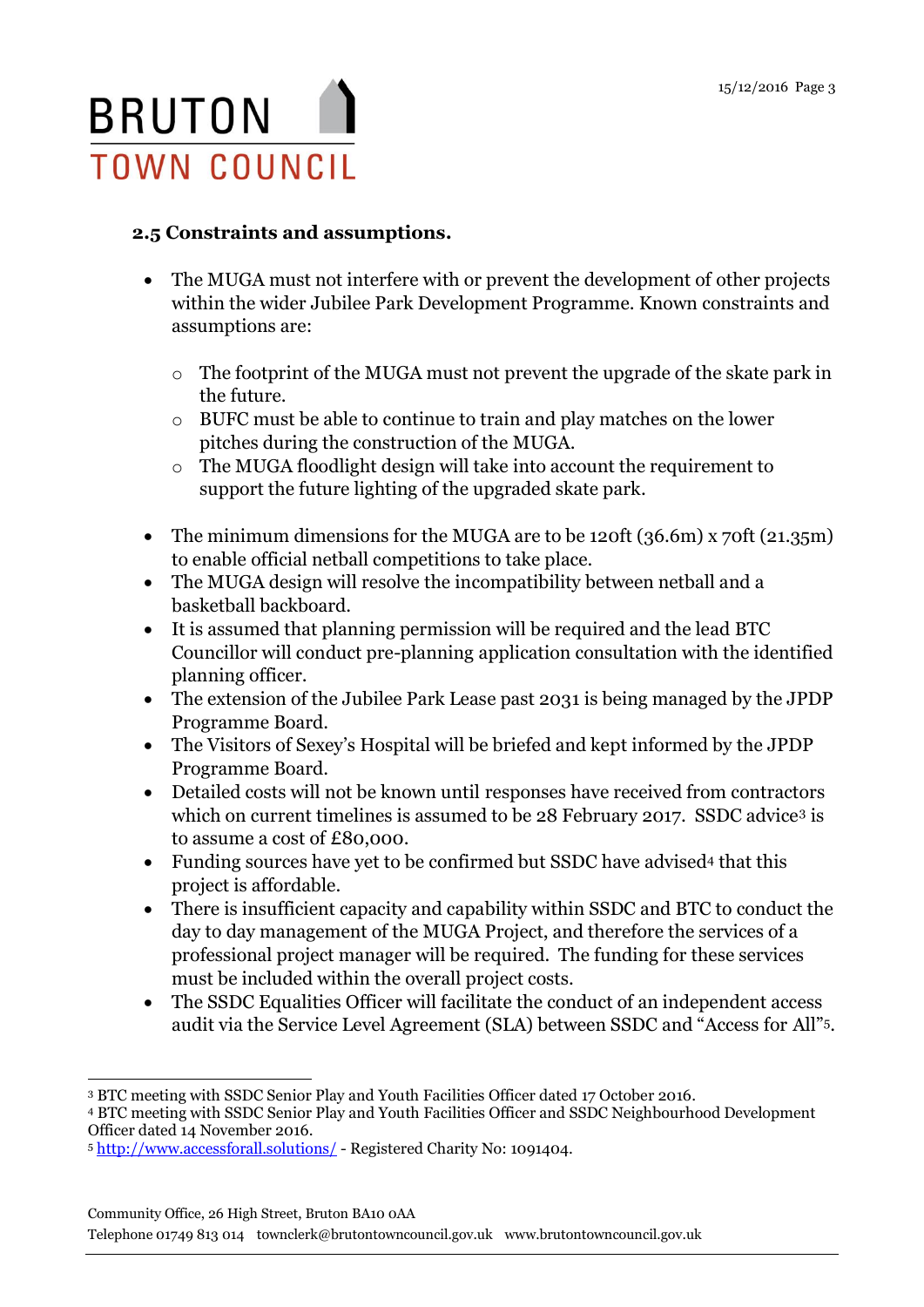# BRUTON I **TOWN COUNCIL**

**2.6 The user(s) and any other known interested parties**. The priority use of the MUGA will be for free open access use by the general public. In addition, the MUGA will be used by the Bruton United Football Club (BUFC) and the Bruton Robins Netball Club both of which are formally constituted clubs and are affiliated to the Football Association (FA) and England Netball respectively. The Netball Club will use the MUGA to host home matches in the Somerset winter league, tournaments and to train. Currently training takes place from September to April on Tuesday evening from 7.30 – 9 pm. BUFC will use the MUGA to train in the evenings and in all-weather conditions during the winter periods.

### **3.0 Outline Business Case**

The MUGA project aligns with the Bruton Vision statement developed in 2006, renewed by the Bruton Community Partnership (BCP) Action Plan in 2014 and re-confirmed in the 2016 Bruton Town Survey. Its aims and objectives align with the wider JPDP, with the aim to provide modern and innovative sports and leisure facilities to the Town.

### **4.0 Project Product Description**

Initial costing's and timelines are being developed. This Project Brief provides sufficient information for the SSDC Senior Play and Youth Facilities Officer to produce 3 draft design briefs to enable contractors to quote against, one each for: the construction of the surface; the installation of the equipment and the installation of the floodlights. Current timelines are:

- 31 December 2016 draft design briefs produced.
- 31 January 2017 Invitation to Quote issued.
- 28 February 2017 responses from contractors received.
- 31 March 2017 responses evaluated and a preferred bidder selected.

### **5.0 Project Risks**

- There is a risk that the project might stall caused by an inability of potential users to agree the design resulting in a delay, or possibly cancellation, of the project. This risk will be mitigated by open, transparent and regular communication to all stakeholders and users.
- There is a risk that the project is unaffordable caused by the quotes from the contractors being higher than assumed resulting in a delay, or possibly cancellation, of the project. This risk will be mitigated by a BCP led fundraising event in March 2017 combined with increasing the funding sought in the bid applications.